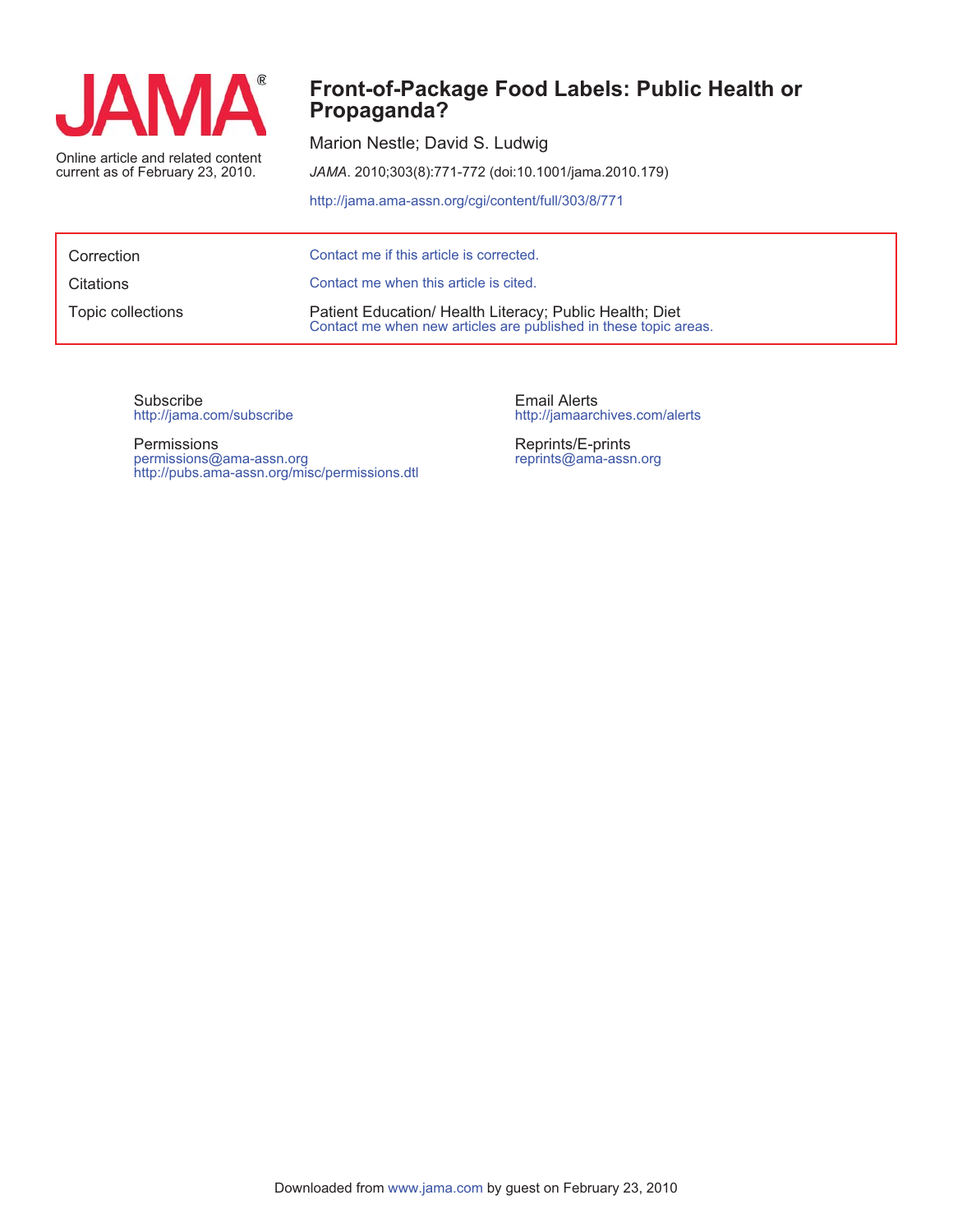# **Front-of-Package Food Labels** Public Health or Propaganda?

| Marion Nestle, PhD, MPH  |  |
|--------------------------|--|
| David S. Ludwig, MD, PhD |  |

T NO POINT IN US HISTORY HAVE FOOD PRODUCTS<br>displayed so many symbols and statements pro-<br>claiming nutrition and health benefits. Front-of-<br>package claims, often used in violation of Food<br>and Drug Administration (FDA) labe displayed so many symbols and statements proclaiming nutrition and health benefits. Front-ofpackage claims, often used in violation of Food become ubiquitous in food marketing.<sup>1,2</sup> Recently, the FDA embarked on an initiative to review front-of-package labeling and asked the Institute of Medicine to consider eventual recommendation of a single, standardized guidance system. Front-of-package labels may so thoroughly mislead the public that another option deserves consideration eliminate all nutrition and health claims from the front of processed food packages while strengthening the Nutrition Facts Panel.

### **A Century of Regulatory Conflict**

In 1906, the Pure Food and Drug Act prohibited food labels from bearing statements that were "false or misleading in any particular," a proscription interpreted to mean that labels could not display health claims. Food manufacturers successfully challenged this interpretation in court. In 1912, Congress passed the Sherley Amendment authorizing actions against health claims that were false and fraudulent. For decades, the FDA interpreted any statement of health benefit as meeting both criteria.

Companies could, however, list nutrient contents. Manufacturers understood the marketing potential of this exemption and began fortifying foods with vitamins almost as soon as they were discovered. The FDA attempted to limit fortification to nutrients important for public health, but companies pressed for the right to use more.

In 1969, President Nixon convened the White House Conference on Food, Nutrition, and Health to explore ways to end hunger and malnutrition. A food industry task force recommended nutrient fortification, not only of wheat, corn, and rice, but also of snack foods and chocolate.3 To address public health goals, the FDA permitted food packages to indicate "contains 7 essential nutrients," but continued to prohibit statements that food products could prevent, treat, or mitigate disease. These, the agency insisted, constituted drug claims requiring scientific substantiation.

In 1984, Kellogg arranged with the National Cancer Institute to endorse a health claim for All-Bran cereal. Within 6 months, All-Bran's market share increased by 47%, sending an unmistakable message that health claims sell products.<sup>4</sup> Subsequently, Kellogg filed a "citizens' petition" with the FDA arguing a legal basis for health claims.<sup>5</sup> Congress incorporated the petition's suggestions when it passed the Nutrition Labeling and Education Act of 1990 instructing the FDA to authorize scientifically substantiated health claims on foods.

In 1994, Congress passed the Dietary Supplement Health and Education Act, which permitted supplement labels to claim support for some structure or function of the body. Food companies demanded similar claims. The FDA Modernization Act of 1997 and lawsuits during the Bush administration weakened the FDA's power to stop them. Three types of claims—nutrient-content, health, and structure/ function—proliferated on food products.<sup>2</sup>

Another type of food labeling, endorsements of nutritional quality, began to appear in 1995, with the American Heart Association's symbol indicating heart-healthy products low in total fat, saturated fat, sodium, and cholesterol. More recently, PepsiCo, Kraft, and other companies developed self-endorsement labeling systems, and General Mills introduced nutrition-at-a-glance symbols. Such symbols are now so plentiful that Consumers Union sponsors a Web site to track and evaluate them.<sup>6</sup>

#### **Misleading Nature of Current Practices**

The bewildering array of claims for increasingly remote health benefits has recently elicited concern. The Smart Choices program, a voluntary initiative involving several food companies, was the focus of an expose´ by the *New York Times* and was threatened with legal action by the Connecticut attorney general.<sup>7</sup> The program is now suspended. The San Francisco city attorney forced Kellogg to remove a claim that sweetened breakfast cereals "help support your child's immunity."

The FDA now intends to examine the entire issue of frontof-package labeling, insisting that the systems used "be nutritionally sound, well-designed to help consumers make in-

©2010 American Medical Association. All rights reserved. (Reprinted) JAMA, February 24, 2010—Vol 303, No. 8 **771**

**Author Affiliations:** Department of Nutrition, Food Studies, and Public Health, New York University, New York, New York (Dr Nestle); and Optimal Weight for Life Program, Department of Medicine, Children's Hospital, Boston, Massachusetts (Dr Ludwig).

**Corresponding Author:** David S. Ludwig, MD, PhD, Division of Endocrinology, Children's Hospital, 300 Longwood Ave, Boston, MA 02115 (david.ludwig@childrens .harvard.edu).